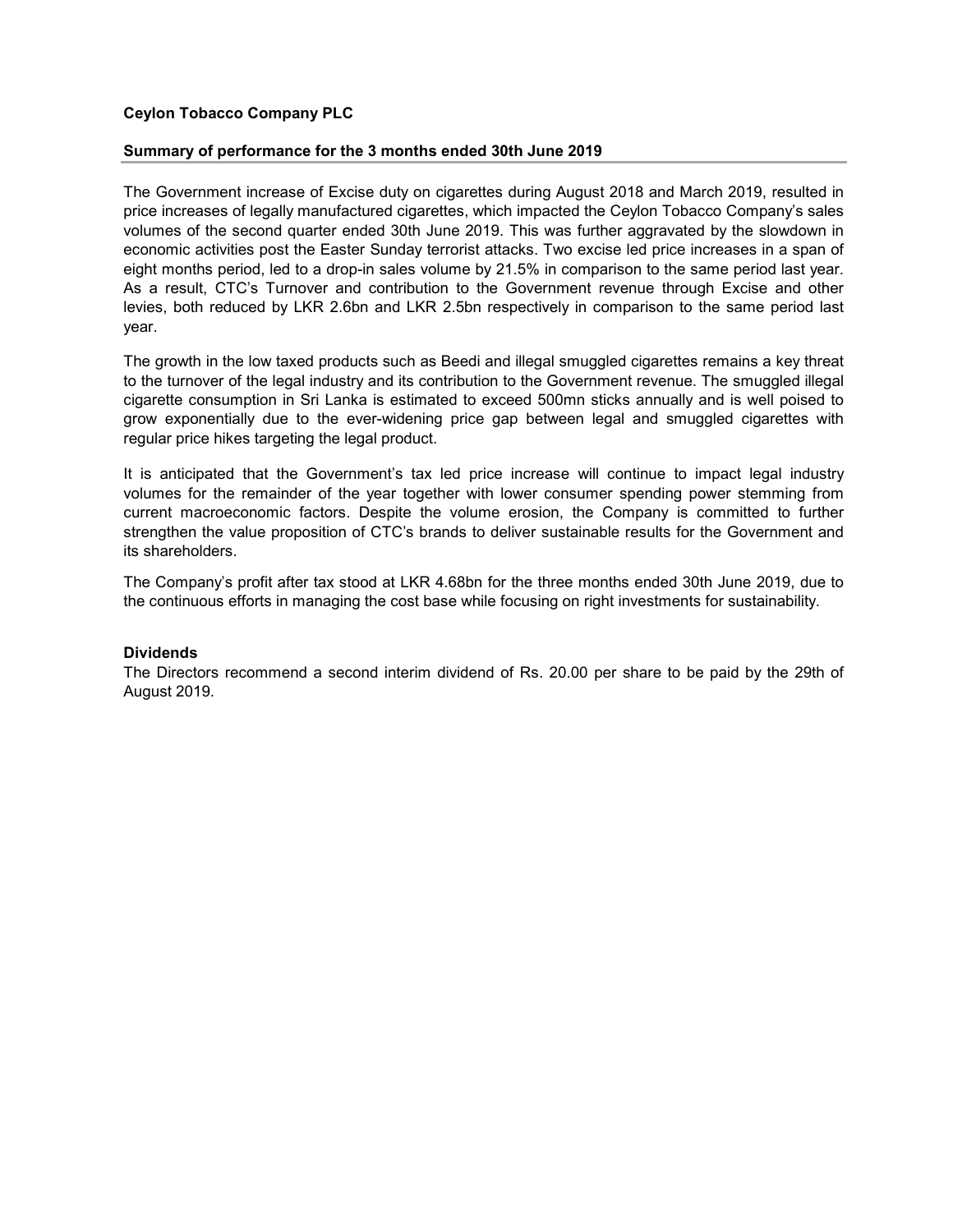# Statement of Profit or Loss and Other Comprehensive Income

(all amounts in Sri Lanka Rupees millions)

|                                              | 3 months ended 30 June |                   | 6 months ended 30 June |                   |
|----------------------------------------------|------------------------|-------------------|------------------------|-------------------|
|                                              | 2019<br>2018           |                   | 2019                   | 2018              |
|                                              | <b>Un-audited</b>      | <b>Un-audited</b> | <b>Un-audited</b>      | <b>Un-audited</b> |
| Turnover                                     | 36,216                 | 38,854            | 70,496                 | 74,425            |
| <b>Government Levies</b>                     | (27, 630)              | (30, 179)         | (53, 619)              | (57, 721)         |
| Revenue                                      | 8,586                  | 8,675             | 16,877                 | 16,704            |
|                                              |                        |                   |                        |                   |
| Other operating income                       | 15                     | 4                 | 24                     | 6                 |
| Raw material used                            | (389)                  | (671)             | (973)                  | (1,346)           |
| Employee benefit expense                     | (372)                  | (248)             | (605)                  | (566)             |
| Depreciation & amortisation expense          | (70)                   | (45)              | (146)                  | (86)              |
| Other operating expenses                     | (589)                  | (858)             | (1,635)                | (1,997)           |
| Interest income                              | 409                    | 373               | 862                    | 743               |
| Profit before income tax                     | 7,590                  | 7,230             | 14,404                 | 13,458            |
| Income tax expense                           | (2,906)                | (2,874)           | (5,659)                | (5,365)           |
| Profit for the period                        | 4,684                  | 4,356             | 8,745                  | 8,093             |
| <b>Other Comprehensive Income</b>            |                        |                   |                        |                   |
| Re-measurement of defined benefit obligation | (34)                   | (9)               | (45)                   | 1                 |
| Total comprehensive income for the period    | 4,650                  | 4,347             | 8,700                  | 8,094             |
| Earnings Per Share (basic and diluted)       | 25.00                  | 23.25             | 46.68                  | 43.20             |

The Notes form an integral part of these Interim Financial Statements.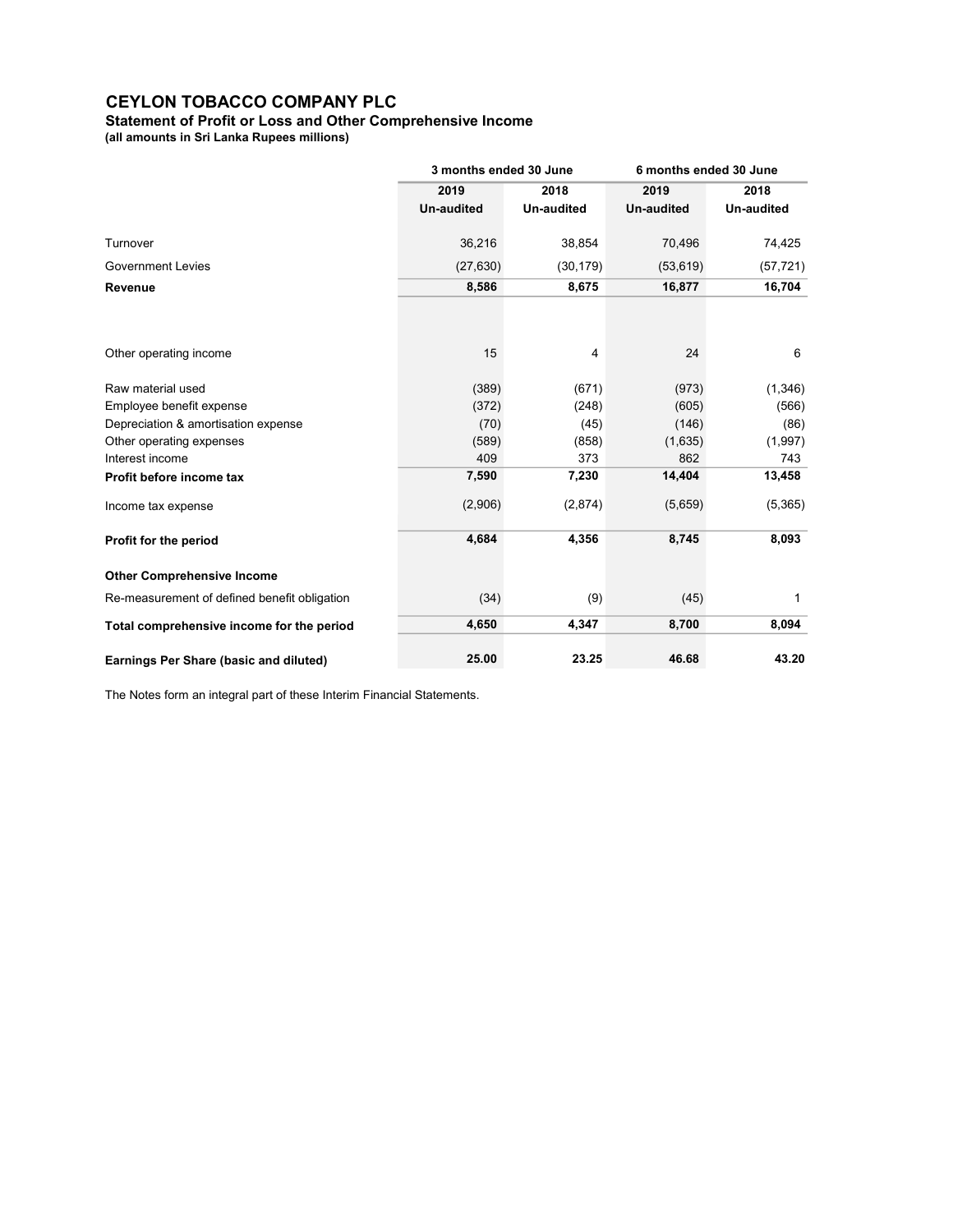Statement of Financial Position

(all amounts in Sri Lanka Rupees millions)

|                                             | 30 June           | 31 December    |
|---------------------------------------------|-------------------|----------------|
|                                             | 2019              | 2018           |
| <b>Assets</b>                               | <b>Un-audited</b> | <b>Audited</b> |
| <b>Non-current assets</b>                   |                   |                |
| Property, plant and equipment               | 3,833             | 3,082          |
| Intangible assets                           |                   |                |
| Employee benefit asset                      | 234               | 276            |
| Other receivables                           | 113               | 122            |
| <b>Total non-current assets</b>             | 4,180             | 3,480          |
| <b>Current assets</b>                       |                   |                |
| Inventories                                 | 2,173             | 2,334          |
| Trade and other receivables                 | 2,034             | 2,242          |
| Cash and cash equivalents                   | 19,310            | 20,153         |
| Asset held for sale                         | 0                 | 0              |
| <b>Total current assets</b>                 | 23,517            | 24,729         |
| <b>Total assets</b>                         | 27,697            | 28,209         |
| <b>Equity and Liabilities</b>               |                   |                |
|                                             |                   |                |
| <b>Equity</b><br>Stated capital             | 1,873             | 1,873          |
| Retained earnings                           | 5,673             | 3,486          |
| Total equity attributable to equity holders | 7,546             | 5,359          |
|                                             |                   |                |
| <b>Non-current liabilities</b>              |                   |                |
| Unfunded retirement benefit obligation      | 0                 | 0              |
| Deferred tax liabilities                    | 549               | 563            |
| Lease liabilities                           | 169               |                |
| <b>Total non-current liabilities</b>        | 718               | 563            |
| <b>Current liabilities</b>                  |                   |                |
| Trade and other payables                    | 11,830            | 12,638         |
| Lease liabilities                           | 99                |                |
| <b>Current taxation</b>                     | 6,246             | 5,550          |
| Dividends payable                           | 975               | 3,814          |
| Unclaimed dividends                         | 283               | 285            |
| <b>Total current liabilities</b>            | 19,433            | 22,287         |
| <b>Total liabilities</b>                    | 20,151            | 22,850         |
|                                             |                   |                |
| <b>Total equity and liabilities</b>         | 27,697            | 28,209         |
| Net Asset Per Share                         | 40.28             | 28.61          |

The Notes form an integral part of these Interim Financial Statements.

I certify that these financial statements have been prepared in compliance with the requirements of the Companies Act, No. 07 of 2007.

……………………………………… Amun Mustafiz Finance Director Date : 8 August 2019

The Board of Directors is responsible for the preparation and presentation of these financial statements.

Approved and signed for and on behalf of the Board of Directors:

Nedal Salem **Amun Mustafiz Amun Mustafiz Managing Director Contracts Example 2019**<br>
Date : 8 August 2019 **Date : 8 August 2019** 

……………………………… ……………………………………… Date : 8 August 2019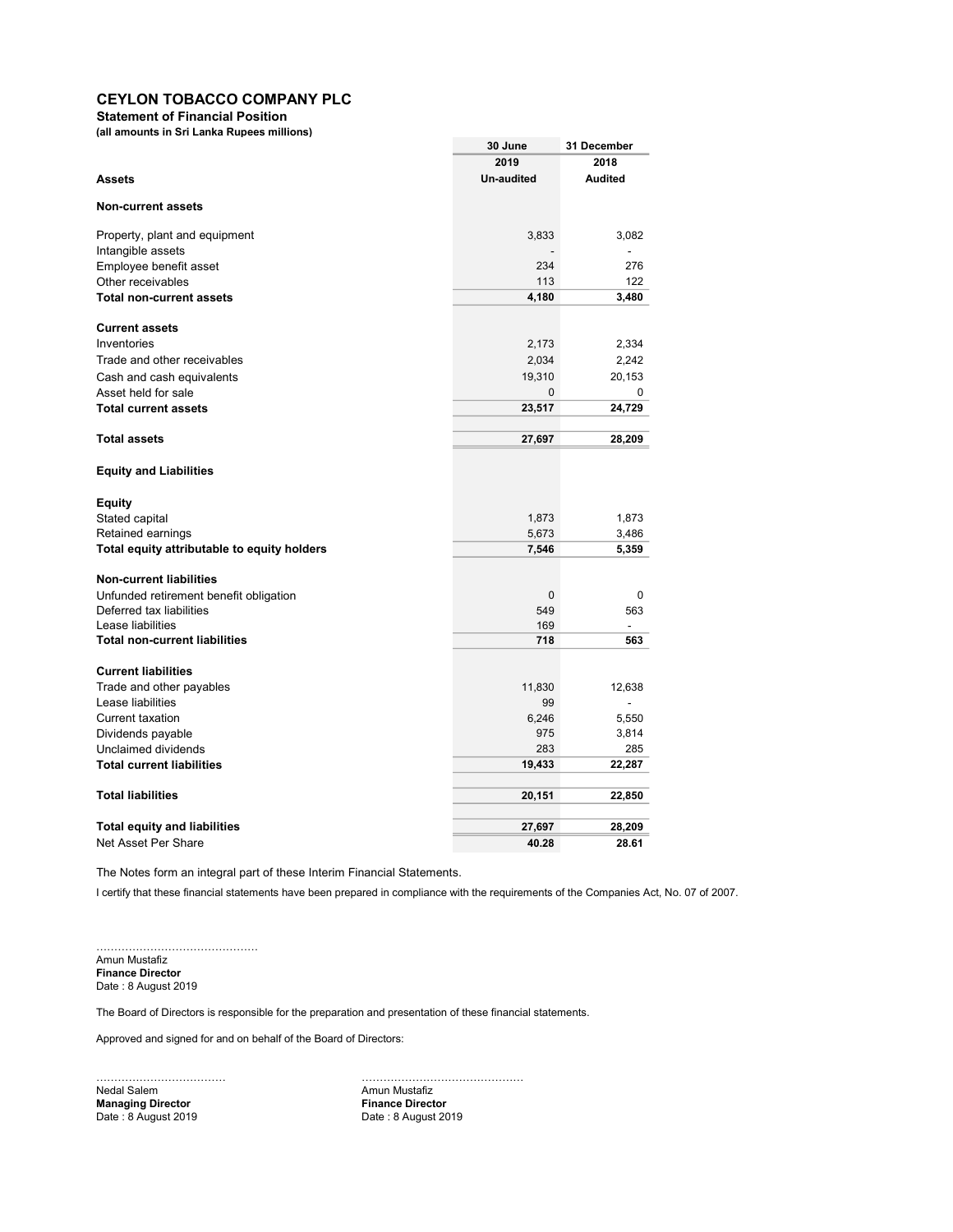## CEYLON TOBACCO COMPANY PLC Statement of Changes in Equity (all amounts in Sri Lanka Rupees millions)

|                                                                           | <b>Stated</b>                    | <b>Retained</b>        | <b>Total</b>    |
|---------------------------------------------------------------------------|----------------------------------|------------------------|-----------------|
|                                                                           | capital                          | earnings               |                 |
| Balance at 1 January 2018                                                 | 1,873                            | 2,697                  | 4,570           |
| Profit for the period                                                     |                                  | 8,093                  | 8,093           |
| Other comprehensive income                                                |                                  | 1                      | 1               |
| Total comprehensive income for the period                                 | $\blacksquare$                   | 8,094                  | 8,094           |
| Transactions with owners of the Company, recognised directly in<br>equity |                                  |                        |                 |
| Dividends                                                                 | $\blacksquare$                   | (5,582)                | (5,582)         |
| <b>Total transactions with shareholders</b>                               | $\blacksquare$                   | (5, 582)               | (5, 582)        |
|                                                                           |                                  |                        |                 |
| Balance at 30 June 2018 (Unaudited)                                       | 1,873                            | 5,209                  | 7,082           |
| Profit for the period                                                     |                                  | 8,911                  | 8,911           |
| Other comprehensive income                                                |                                  | 20                     | 20              |
| Total comprehensive income for the period                                 |                                  | 8,931                  | 8,931           |
| Transactions with owners of the Company, recognised directly in           |                                  |                        |                 |
| equity                                                                    |                                  |                        |                 |
| Write back of unclaimed dividends<br><b>Dividends</b>                     | $\overline{\phantom{0}}$         | 23                     | 23<br>(10, 677) |
| <b>Total transactions with shareholders</b>                               | $\blacksquare$<br>$\blacksquare$ | (10, 677)<br>(10, 654) | (10, 654)       |
|                                                                           |                                  |                        |                 |
| Balance at 31 December 2018 (Audited)                                     | 1,873                            | 3,486                  | 5,359           |
|                                                                           |                                  |                        |                 |
| Balance at 1 January 2019                                                 | 1,873                            | 3,486                  | 5,359           |
| Profit for the period                                                     |                                  | 8,745                  | 8,745           |
| Other comprehensive income                                                |                                  | (45)                   | (45)            |
| Total comprehensive income for the period                                 | $\blacksquare$                   | 8,700                  | 8,700           |
| Transactions with owners of the Company, recognised directly in<br>equity |                                  |                        |                 |
| <b>Dividends</b>                                                          |                                  | (6, 513)               | (6, 513)        |
| <b>Total transactions with shareholders</b>                               | $\blacksquare$                   | (6, 513)               | (6, 513)        |
|                                                                           |                                  |                        |                 |
| Balance at 30 June 2019 (Unaudited)                                       | 1,873                            | 5,673                  | 7,546           |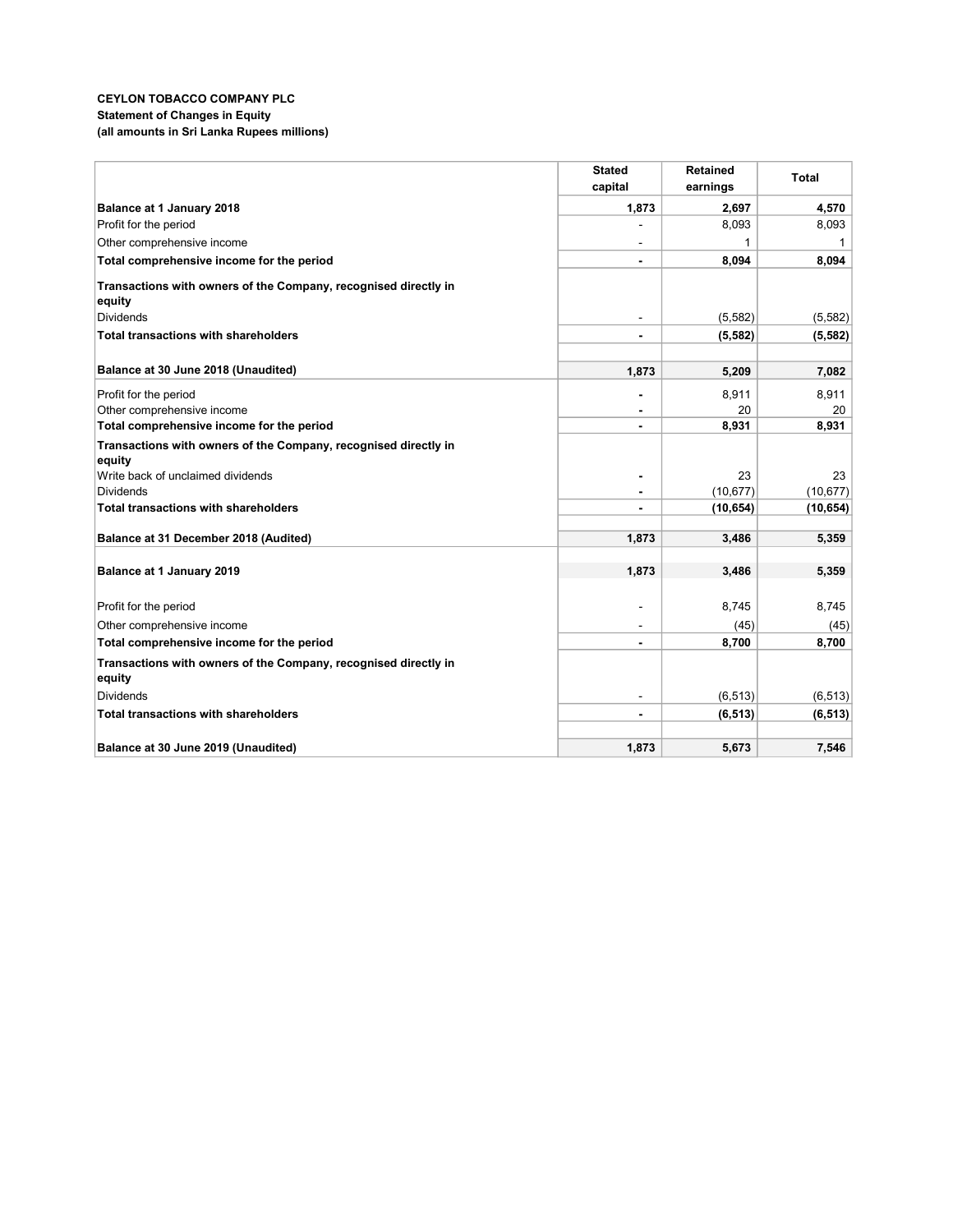Statement of Cash Flows

(all amounts in Sri Lanka Rupees millions)

| 2019<br>2018<br><b>Un-audited</b><br>Un-audited<br>A. Cash Flows from Operating Activities<br>Cash generated from operations<br>16,172<br>13,255<br>Interest received<br>880<br>743<br>(18)<br>Interest paid |
|--------------------------------------------------------------------------------------------------------------------------------------------------------------------------------------------------------------|
|                                                                                                                                                                                                              |
|                                                                                                                                                                                                              |
|                                                                                                                                                                                                              |
|                                                                                                                                                                                                              |
|                                                                                                                                                                                                              |
|                                                                                                                                                                                                              |
| Surplus paid by Plan Asset<br>450                                                                                                                                                                            |
| Gratuity Paid - Unfunded scheme<br>(0)<br>(0)                                                                                                                                                                |
| Income Tax paid<br>(4,976)<br>(3, 857)                                                                                                                                                                       |
| <b>Net Cash from Operating Activities</b><br>9,141<br>13,508                                                                                                                                                 |
| <b>Cash Flows from Investing Activities</b>                                                                                                                                                                  |
| Purchase of Property, Plant & Equipment<br>(898)<br>(65)                                                                                                                                                     |
| <b>Net Cash used in Investing Activities</b><br>(898)<br>(65)                                                                                                                                                |
| <b>Cash Flows from Financing Activities</b>                                                                                                                                                                  |
| (9, 352)<br>Dividends paid<br>(8,860)                                                                                                                                                                        |
| (2)<br>Unclaimed dividends paid<br>(2)                                                                                                                                                                       |
| 314<br>New finance leases                                                                                                                                                                                    |
| (46)<br>Payment of finance lease liabilities                                                                                                                                                                 |
| Net cash used in Financing Activities<br>(9,086)<br>(8, 862)                                                                                                                                                 |
| 4,581<br>Net Increase in Cash & Cash equivalents<br>(843)                                                                                                                                                    |
| 20,153<br>17,424<br>Cash & Cash Equivalents at the beginning of year                                                                                                                                         |
| 4,581<br>(843)<br>(Decrease)/ Increase in cash                                                                                                                                                               |
| Cash & Cash Equivalents at the end of the period<br>19,310<br>22,005                                                                                                                                         |
| B. Analysis of Cash & Cash                                                                                                                                                                                   |
| Equivalents at the end of the period                                                                                                                                                                         |
| 9,310<br>14,005<br>Cash in hand & Bank balances                                                                                                                                                              |
| 10,000<br>8,000<br>Short term investments                                                                                                                                                                    |
| Total cash & cash equivalents<br>19,310<br>22,005                                                                                                                                                            |
| C. Cash generated from Operations                                                                                                                                                                            |
| Profit before Tax<br>14,404<br>13,458                                                                                                                                                                        |
| 140<br>Depreciation & amortisation expense<br>86                                                                                                                                                             |
| 18<br>Interest expense                                                                                                                                                                                       |
| (880)<br>Interest income<br>(743)                                                                                                                                                                            |
| 6<br>Impairment of property, plant & equipment                                                                                                                                                               |
| (3)<br>Net interest on retirement benefit obligations<br>(16)                                                                                                                                                |
| 0<br>Write off on property, plant and equipment                                                                                                                                                              |
| 43<br>Provision for obsolete Inventories and Doubtful Debts<br>14                                                                                                                                            |
| <b>Operating Profit before changes in Working Capital</b><br>13,728<br>12,799                                                                                                                                |
| <b>Movement in Working Capital</b>                                                                                                                                                                           |
| 160<br>Inventories<br>453                                                                                                                                                                                    |
| 174<br>Trade & Other Receivables<br>(103)                                                                                                                                                                    |
| (807)<br>Trade & Other Payables<br>3,023                                                                                                                                                                     |
| 16,172<br>13,255                                                                                                                                                                                             |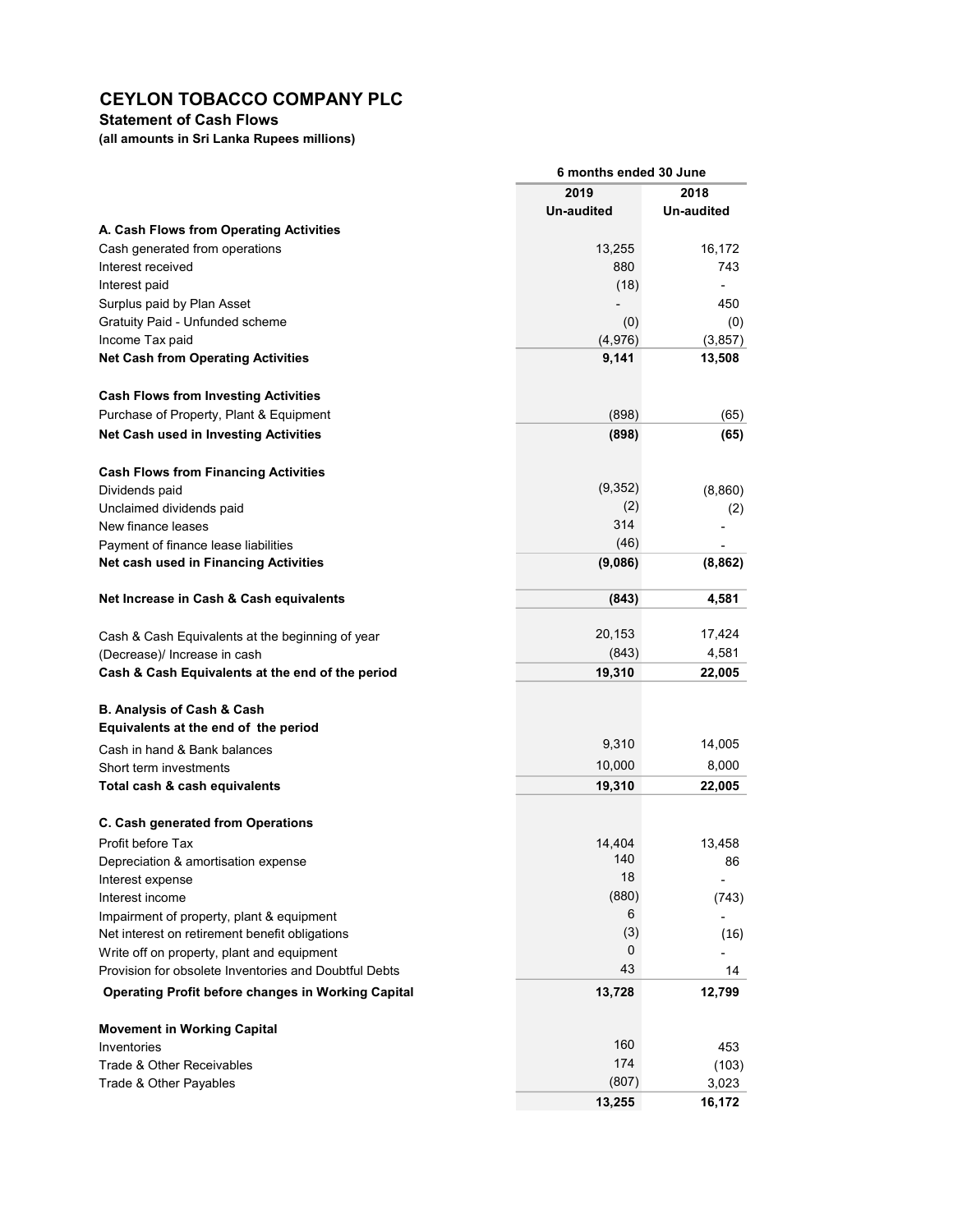#### Notes to the interim financial statements

#### 1 General information

Ceylon Tobacco Company PLC is a public limited liability Company domiciled in Sri Lanka. The principal operations of the Company are manufacturing, marketing and selling cigarettes. The registered office of business is 178, Srimath Ramanathan Mawatha, Colombo 15. The ultimate holding company of Ceylon Tobacco Company PLC is British American Tobacco PLC through British American Tobacco International (Holdings) BV.

#### 2 Basis of preparation

The condensed interim financial statements of Ceylon Tobacco Company PLC are for the six months ended 30 June 2019. They have been prepared in accordance with LKAS 34 - Interim Financial Reporting. These interim financial statements have been prepared in accordance with the SLFRS standards and IFRIC interpretations issued and effective as at the time of preparing these statements. The condensed interim financial statements do not include all of the information required for full annual financial statements and have not been audited.

#### 3 Summary of significant accounting policies

The accounting policies adopted are consistent with those of the previous financial year. Further, new accounting standard SLFRS 16 - Leases has been adopted in the financial statements effective from 1 January 2019.

#### 4 Comparatives

Comparatives are provided for the same period last year and for the statement of financial position at the date of the last published annual report (31 December 2018). Where necessary comparative figures have been reclassified to conform with the current year's presentation.

#### 5 Contingent Liabilities

There have been no material changes to the contingent assets or contingent liabilities since the last annual reporting period.

#### 6 Events Occurring after the reporting period

There were no material events that occurred after the reporting date that require adjustments or disclosure to the Financial Statements.

#### 7 Market Price Per share

| For the 6 months ended 30 June | 2019     | '2018    |  |
|--------------------------------|----------|----------|--|
|                                | Rs       | Rs       |  |
| Highest                        | 1.339.00 | 1.130.00 |  |
| Lowest                         | 1.250.00 | 1.030.00 |  |
| Last Traded                    | 1.280.00 | 1.121.70 |  |